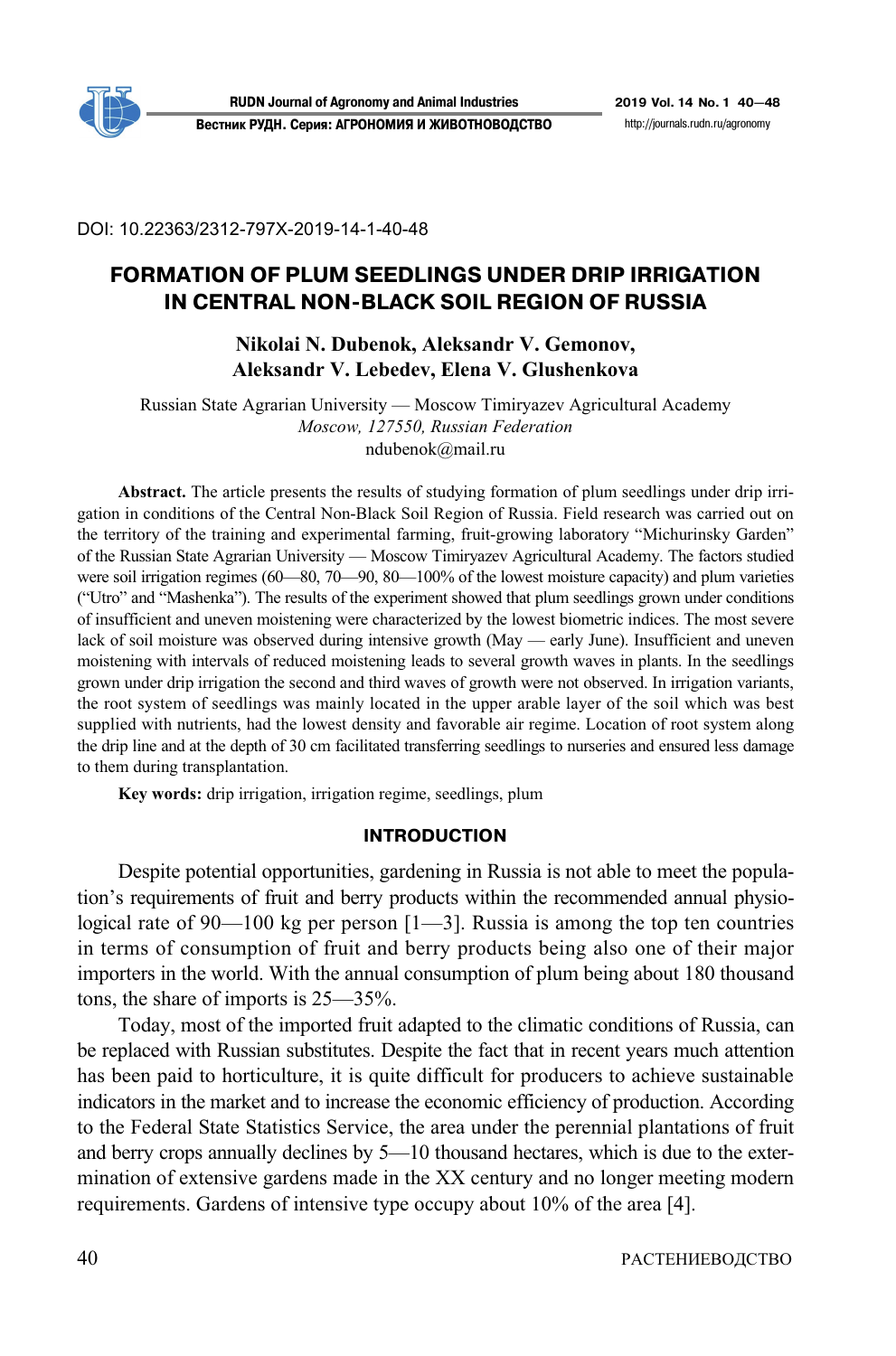On August 7, 2014, according to the Decree of the President of the Russian Federation No. 560 of August 6, 2014, a number of goods were banned from being imported into Russia from the United States of America, all countries of the European Union, Canada, Australia and Norway. In 2010—2014, before the ban was imposed, the share of plum imports from the countries of the European Union was approximately 25% of the total volume of imported products. No fruit imports create opportunities for Russian agricultural producers to fill the niche in the market.

At present, the problem of food security is actively discussed by public authorities of all levels. According to V.A. Dadalko [5], food security should be considered as an opportunity of the goverment and the ability of the domestic agribusiness to produce and supply the domestic market and state food reserves with food resources in the required assortment, sufficient quantities and of proper quality. In accordance with the federal target programs "Development of agricultural land reclamation in Russia for 2014—2020" and "Development of horticulture and nurseries in the Russian Federation for 2012—2014 with the continuation of activities until 2020" areas of horticultural facilities are to be expanded, which will contribute to solving the problem of the country's food security.

One of the ways to intensify agricultural production in horticulture and plant growing is to increase the efficiency of nature management through resource-saving technologies [6, 7]. One of such technologies is drip irrigation, which allows improving quality and yield of farm crops [8—10]. At present, there are no scientific based resource-saving technologies for growing plum seedlings in nurseries of the Non-Black Soil Region of Russia. Therefore, the aim of the study was to determine influence of variations of soil moisture availability on the growth and development of plum seedlings and to develop effective regime for nursery moistening in the Non-Black Soil Region.

### **MATERIALS AND METHODS**

Drip irrigation refers to resource-saving methods of watering farm crops. It is widespread in arid zones but is also relevant in areas with excessive moisture where precipitation is unevenly throughout the year, especially during plant growing season. Drip irrigation is possibility to irrigate in accordance with biological characteristics of water consumption in irrigated crops and maintain soil moisture in optimal range.

Field research was carried out on the territory of the training and experimental the fruit growing laboratory "Michurinsky Garden" of the Russian State Agrarian University — Moscow Timiryazev Agricultural Academy. Despite the geographical position, the natural and climatic conditions are close to the average values for the Non-Black Soil Region. Two-factorial experiment was carried out there in spring 2016 to study the effect of different moistening on formation of two plum seedlings varieties. The scheme of the experiment (Figure 1) included four variants (factor A) for the regime of soil moistening:

- maintaining humidity 60—80% of the lowest moisture capacity;
- ♦ maintaining humidity 70—90% of the lowest moisture capacity;
- ♦ maintaining of humidity 80—100% of the lowest moisture capacity;
- ♦ control (without irrigation).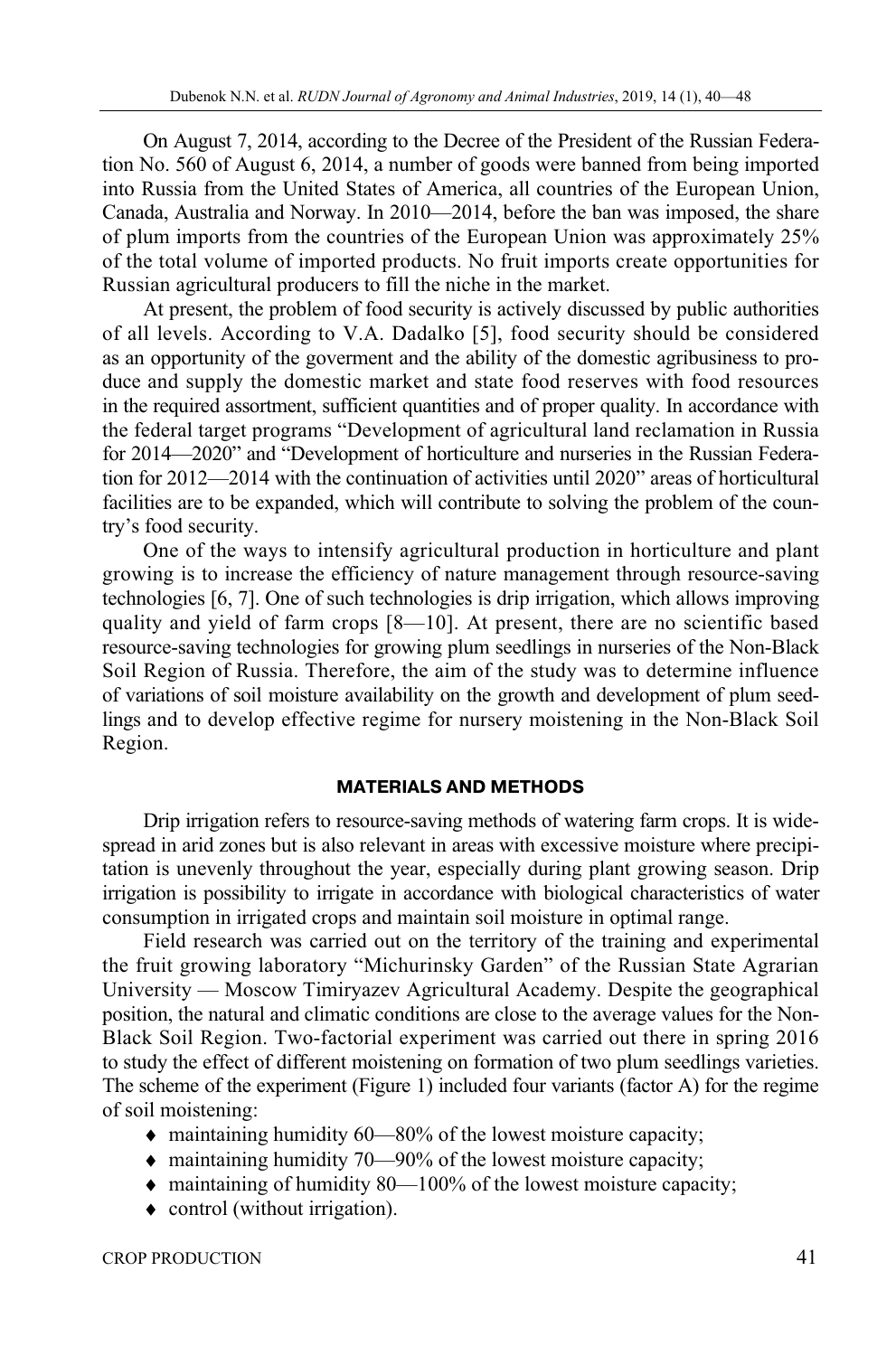The proposed irrigation regimes, where the soil moisture content is maintained in a narrow range, allow not only to increase the efficiency of irrigation water use and to reduce the water consumption, but also maintain a more optimal water and air regimes. Moreover, the design features of drip irrigation allow to maintaining soil moisture in small ranges through increase in frequency of irrigation with small amounts of water in accordance with crop biological needs.

The second factor was plum varieties — "Mashenka" and "Utro" (factor B). Planting of seedlings was carried out according to the scheme of  $0.9 \times 0.33$  m, i.e. the distance between the rows of one variant was 90 cm, and the distance between the plants in the row was 33 cm, while the distance between adjacent rows of different variants was 1 m. This scheme provides planting density of 33.5 thousand plants per ha.

All variants of the experiment had 3-fold replication with a systematic arrangement of the plots. The plot area was  $40 \text{ m}^2$ ,  $30$  seedlings of each variety were planted in each replication. The total area of the pilot site was  $930 \text{ m}^2$ . The total number of plum trees planted was 1080. For carrying out biometric measurements and phenological observations, 24 countable plants and 6 protective plants, 1 plant at the beginning and end of the row, were isolated on each plot.

Productivity assessment of non-fruiting plants was impossible, the main biological indicators characterizing growth of seedlings (diameter of the stem, height of plants, leaf area of one seedling) were measured to determine the optimal irrigation regime.

The experimental site is located on sod-podzolic, cultivated, soil-gley, deep-till, medium loamy soil on moraine loam lined at the depth of 150—170 cm by submerged sands.

During the research, there were used data of Mikhelson Meteorological Observatory of the Russian State Agrarian University — Moscow Timiryazev Agricultural Academy, which is located in close proximity to the experimental site.



Fig. 1. The scheme for setting up a two-factor experiment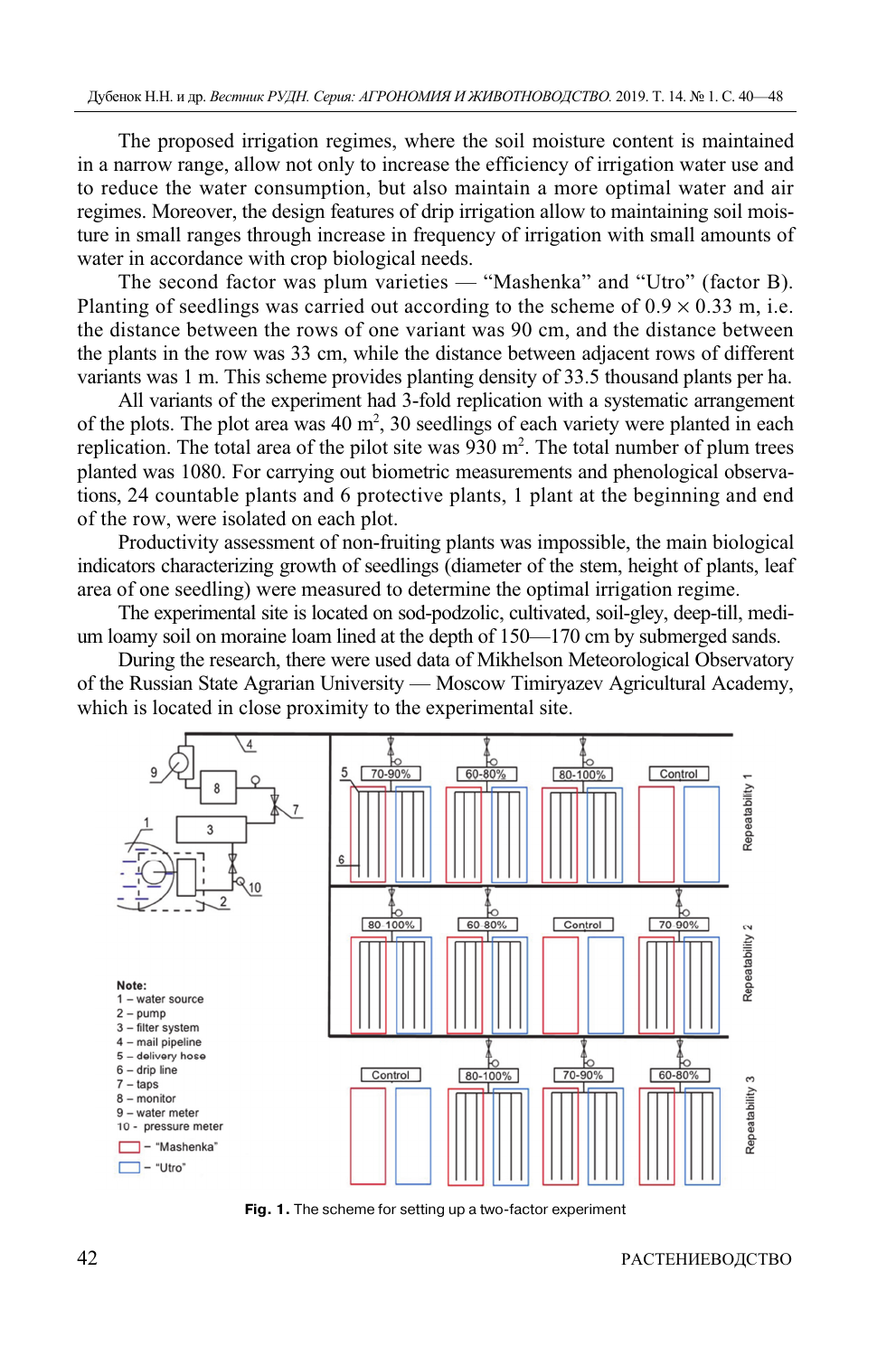For irrigation there was used a perennial drip line, equipped with built-in droppers with an autocompensation system, i.e., with a change in working pressure due to the silicone membrane, a constant flow rate of 3.8 l/h was maintained. The moisture content of the soil was monitored with the help of tensiometers calibrated depending on the data of the thermostatic-weight method.

### **RESULTS AND DISCUSSION**

The choice of irrigation regime (frequency of irrigation, irrigation rate) was affected by actual soil moisture depended on climatic parameters such as air temperature and precipitation. The vegetation season of 2016 was characterized by uneven precipitation: precipitation deficit of 32.9% of the long-term value was observed in June, excess of precipitation over the long-term value in August was 94.9%. The summer months of 2016 were 8.3—17.5% warmer than the average values.

Maximum irrigation rates are typical of the most moisturized options, but the irrigation rate in 2017 was higher than in 2016. This was due to the climatic features of the years: the year 2016 turned out to have a more uneven precipitation than 2017. The analysis of the data (Table 1) reveals that increased soil moisture leads to greater water consumption, and, consequently, flow of water to maintain such a level of moistening increases. Irrigation rates in such variants increased due to the increase in frequency of irrigation. Frequent waterings make it possible to avoid dramatic fluctuations in soil moisture, and plants were not subjected to periodic stresses caused by moisture deficit. In 2017, irrigation rates were 10—20% lower compared to the previous year.

Table 1

| Index                             | Irrigation option, percent of the lowest moisture capacity |              |              |              |              |              |              |              |
|-----------------------------------|------------------------------------------------------------|--------------|--------------|--------------|--------------|--------------|--------------|--------------|
|                                   | $60 - 80%$                                                 |              | 70 - 90%     |              | $80 - 100%$  |              | Control      |              |
|                                   | 2016<br>year                                               | 2017<br>year | 2016<br>vear | 2017<br>year | 2016<br>year | 2017<br>vear | 2016<br>year | 2017<br>year |
| Irrigation rate, $m^3/ha$         | 1473                                                       | 985          | 1574         | 890          | 1397         | 1242         | x            | х            |
| Average irrigation rate, $m^3/ha$ | 47.5                                                       | 39.4         | 46.3         | 37.5         | 38.8         | 44.4         | X            | x            |
| Number of waterings               | 31                                                         | 25           | 34           | 25           | 36           | 29           | x            | x            |

**Characteristics of irrigation regimes in 2016—2017** 

Biennial seedlings are not fertile, so there is no possibility of assessing their productivity through the yield indicator. V.I. Maidebur, V.M. Vasyuta, I.M. Merezhko, V.V. Burkovsky [9] point out that it is necessary to select high-quality seedlings with vigorous growth for planting in a garden, focusing on such parameters as stem diameter, branching, plant height, annual shoots growth, leaf surface area, quality of the root system. Many authors have shown that the diameter of the seedlings is an indicator that allows the most accurate assessment of the quality of the planting material [1, 10].

According to the results of the experiment, the maximum seedling stem diameter was obtained in the most moistened variants of the experiment: while maintaining humidity in the range of 80—100% of the lowest moisture capacity and 70—90% of the lowest moisture capacity. Both plum varieties "Mashenka" and "Utro" were responsive to soil moisture increasing, since plum is a moisture-requiring fruit crop. Comparing with the control variant without irrigation stem diameter in variants with irrigation was 15—25% larger. Thus, seedlings grown under drip irrigation had the best quality of planting material.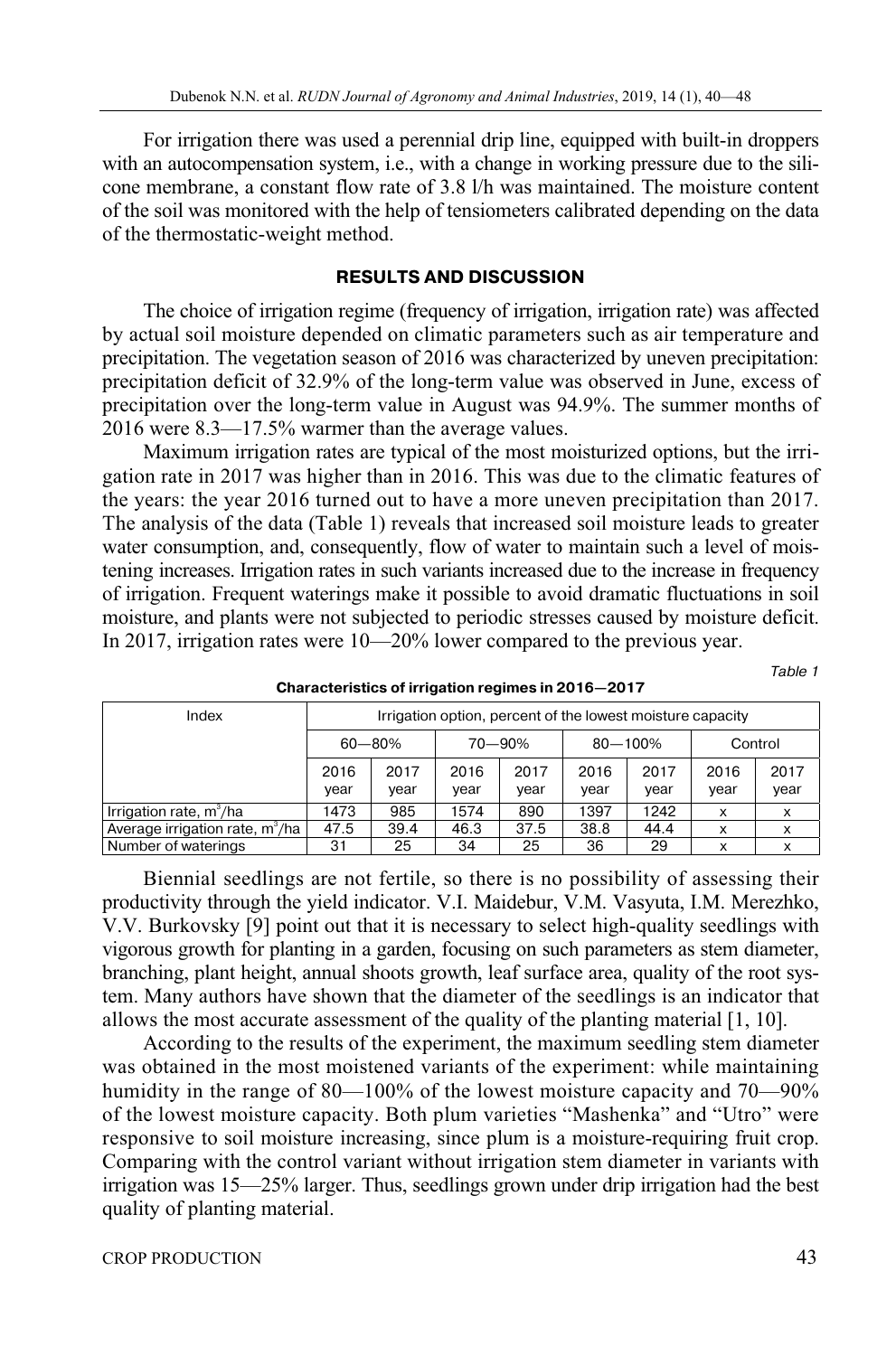Two-year-old seddlings of variety "Utro" were 15—20% higher than that of "Mashenka". One-year-old seedlings were more sensitive to irrigation. Here the differences with the control variant reached 35%, and in the two-year-old seedlings — 30%. In 2016, the greatest increase in height had the most moistened variants of the experiment. In 2017, due to the cold summer, there were no clear differentiation of the annual growth in height among variants with irrigation. Plants grown under irrigation had increase in growth of 5—15% more than plants in the control grown without irrigation.

Leaf surface area which determines the photosynthetic potential of plants is an indicator of quality and productivity of seedlings. The largest leaf surface area is formed in the most moistened irrigation variants. Leaf surface area of two-year "Utro" seedlings was larger than in "Mashenka" plants. In the variant with maintenance of soil moisture at the level of 80—100% of the lowest moisture capacity, the area of the leaf surface of one "Utro" plant was  $635 \text{ cm}^2$ , and in "Mashenka" plant —  $576 \text{ cm}^2$ .

An important indicator that determines quality of planting material of fruit crops is its age. Currently, among gardeners there is no single scientifically based opinion on the recommended age of planting material. Two-year-old seedlings seem to be preferred [14]. Thus, results of the experiment for the annual and biennial seedlings have shown than the most optimal conditions were while maintaining the soil moisture in the range of 80—100% of the lowest moisture capacity.

Table 2

| Experi-<br>ment                      | Stem diameter, mm          |                        |                | Height of plants, cm       |                   |                | Annual growth<br>of shoots, cm |                   |                | The leaf area<br>of one seedling, cm <sup>2</sup> |                   |                |
|--------------------------------------|----------------------------|------------------------|----------------|----------------------------|-------------------|----------------|--------------------------------|-------------------|----------------|---------------------------------------------------|-------------------|----------------|
| options                              | Variety<br>"Ma-<br>shenka" | Vari-<br>ety<br>"Utro" | Mean<br>values | Variety<br>"Ma-<br>shenka" | Variety<br>"Utro" | Mean<br>values | Variety<br>"Ma-<br>shenka"     | Variety<br>"Utro" | Mean<br>values | Variety<br>"Ma-<br>shenka"                        | Variety<br>"Utro" | Mean<br>values |
|                                      |                            |                        |                |                            |                   | 2016 year      |                                |                   |                |                                                   |                   |                |
| Control                              | 8.3                        | 8.7                    | 8.5            | 26.7                       | 28.1              | 27.4           | 15.6                           | 17.4              | 16.5           | 135                                               | 131               | 133            |
| 60-80%                               | $\overline{9.2}$           | 9.4                    | 9.3            | 27.4                       | 29.3              | 28.35          | 17.2                           | 18.3              | 17.75          | 153                                               | 166               | 159.5          |
| 70 - 90%                             | 10.7                       | 11.5                   | 11.1           | 33.5                       | 34.3              | 33.9           | 24.3                           | 25.6              | 24.95          | 174                                               | 181               | 177.5          |
| $80 -$<br>100%                       | 12.3                       | 12.1                   | 12.2           | 35.4                       | 36.7              | 36.05          | 25.8                           | 27.4              | 26.6           | 188                                               | 192               | 190            |
| Average                              | 10.1                       | 10.4                   | $\mathsf{x}$   | 30.8                       | 32.1              | $\mathsf{x}$   | 20.7                           | 22.2              | X              | 162.5                                             | 167.5             | X              |
| $LSD0.05$ for private<br>differences |                            |                        | 1.0            |                            | 3.07              |                |                                | 2.2               |                | 18.9                                              |                   |                |
| $LSD0.05$ (irrigation regime)        |                            |                        | 0.9            |                            | 2.8               |                |                                | 2.0               |                | 16.4                                              |                   |                |
| $LSD0.05$ (variety)                  |                            |                        | 0.4            |                            | 1.3               |                |                                | 0.8               |                | 9.3                                               |                   |                |
|                                      |                            |                        |                |                            |                   | 2017 year      |                                |                   |                |                                                   |                   |                |
| Control                              | 10.5                       | 11.2                   | 10.9           | 63.9                       | 74.3              | 69.1           | 37.2                           | 46.2              | 41.7           | 356                                               | 378               | 367            |
| 60-80%                               | 12.3                       | 13.1                   | 12.7           | 71.4                       | 78.1              | 74.75          | 44.0                           | 48.8              | 46.4           | 395                                               | 452               | 423.5          |
| 70-90%                               | 12.8                       | 13.4                   | 13.1           | 75.3                       | 82.1              | 78.7           | 41.8                           | 47.8              | 44.8           | 483                                               | 534               | 508.5          |
| $80 -$                               | 13.0                       | 13.5                   | 13.3           | 76.4                       | 85.3              | 80.85          | 41.0                           | 48.6              | 44.8           | 576                                               | 635               | 605.5          |
| 100%                                 |                            |                        |                |                            |                   |                |                                |                   |                |                                                   |                   |                |
| Average                              | 12.2                       | 12.8                   | $\mathbf X$    | 71.8                       | 80.0              | X              | 41.0                           | 47.9              | X              | 452.5                                             | 499,8             | x              |
| $LSD0.05$ for private<br>differences |                            |                        | 1.3            |                            | 7.8               |                |                                | 4.8               |                |                                                   | 51.1              |                |
| $LSD0.05$ (irrigation regime)        |                            |                        | 1.1            |                            | 7.2               | 4.2<br>46.8    |                                |                   |                |                                                   |                   |                |
| $LSD0.05$ (variety)                  |                            |                        | 0.6            |                            | 3.2               |                |                                | 2.3               |                | 20.4                                              |                   |                |

**Morphometric indices of plum seedlings depending on the variants and research years**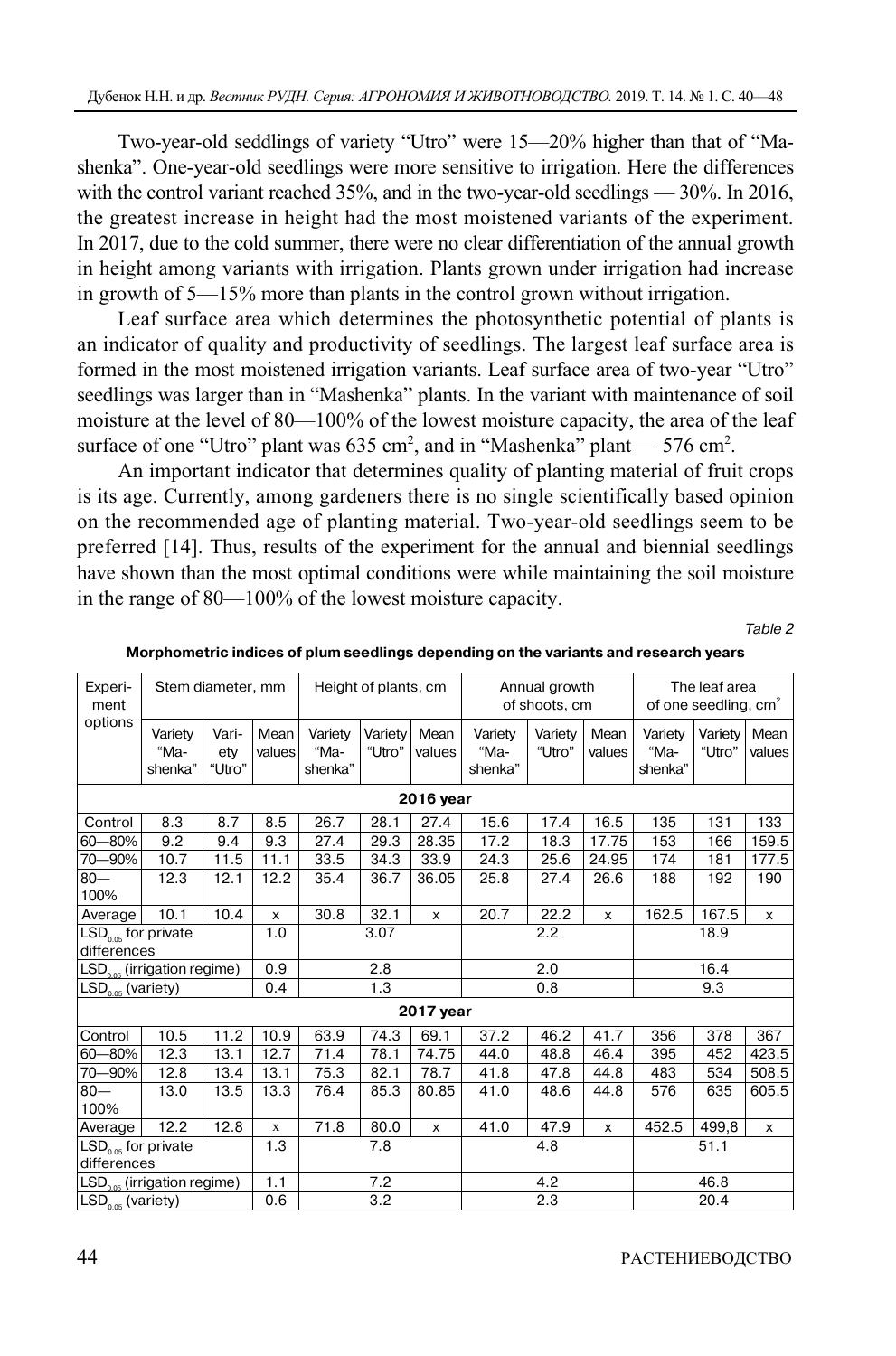The degree of soil moistening and the distribution of moisture along the profile had a significant effect on growth rates of seedling root system. The effect of irrigation regimes on development of root system is shown in Table 3. The largest mean values of root volume, number of roots and average root length were obtained in the variant with maintaining soil moisture in the range of 80—100% of the lowest moisture capacity. In the first year of this variant of experiment, the root volume was 154 ml (285.2% more than in control), the number of roots —21 (300.0% more than in control) and an average root length of 24.9 cm (162.7% more than in control). In the second year of experience, the volume of roots was 354 ml (292.6% more than in control), the number of roots — 47 (247.4% more than control) and the average length of the root — 26.9 cm (146.2% more than in control).

It is important to note that the root system in the variants of the irrigation experiment was mainly located in the upper arable layer of soil which was best provided with nutrients, had the lowest density and favorable air regime. In addition, this horizon warms upquickly, resulting in optimal conditions for the development of seedlings.

*Та*ble 3

| Irrigation regime   |                 | Volume of roots |        | Number of roots |      | Average root length |  |  |  |  |  |
|---------------------|-----------------|-----------------|--------|-----------------|------|---------------------|--|--|--|--|--|
|                     | cm <sup>3</sup> | % to control    | number | % to control    | cm   | % to control        |  |  |  |  |  |
| 2016 year           |                 |                 |        |                 |      |                     |  |  |  |  |  |
| Control             | 54              | 100.0           |        | 100.0           | 15.3 | 100.0               |  |  |  |  |  |
| $60 - 80%$          | 104             | 192.6           | 12     | 171.4           | 17.4 | 113.7               |  |  |  |  |  |
| 70-90%              | 143             | 264.8           | 16     | 228.6           | 21.8 | 142.5               |  |  |  |  |  |
| $80 - 100%$         | 154             | 285.2           | 21     | 300.0           | 24.9 | 162.7               |  |  |  |  |  |
| LSD <sub>0.05</sub> | 36.5            |                 | 3      |                 | 3.1  |                     |  |  |  |  |  |
| 2017 year           |                 |                 |        |                 |      |                     |  |  |  |  |  |
| Control             | 121             | 100.0           | 19     | 100.0           | 18.4 | 100.0               |  |  |  |  |  |
| $60 - 80%$          | 243             | 200.8           | 28     | 147.4           | 23.2 | 126.1               |  |  |  |  |  |
| 70-90%              | 295             | 243.8           | 36     | 189.5           | 22.9 | 124.5               |  |  |  |  |  |
| $80 - 100%$         | 354             | 292.6           | 47     | 247.4           | 26.9 | 146.2               |  |  |  |  |  |
| LSD <sub>0.05</sub> | 95.5            |                 | 7      |                 | 5.3  |                     |  |  |  |  |  |

#### **Basic indicators of root system growth of plum seedlings**

Root system of seedlings formed conical shapein the control variant without irrigation. The major direction of root growth was downward toward the more humid layers, breaking through the compacted sub-plow horizon. In variants with irrigation, root system spread in the upper 30 cm layer and extended along the drop line. This arrangement facilitatedtransplanting of seedlings to nurseries and led to less damage during transplantation.

## **CONCLUSIONS**

1. The results of the experiment showed that plum seedlings grown under conditions of insufficient and uneven moistening were characterized by the lowest biometric indices. Biometric indices of plants allowed us to conclude that the most optimal variant was drip irrigation regime with maintaining soil moisture in the range of 80—100% of the lowest moisture capacity.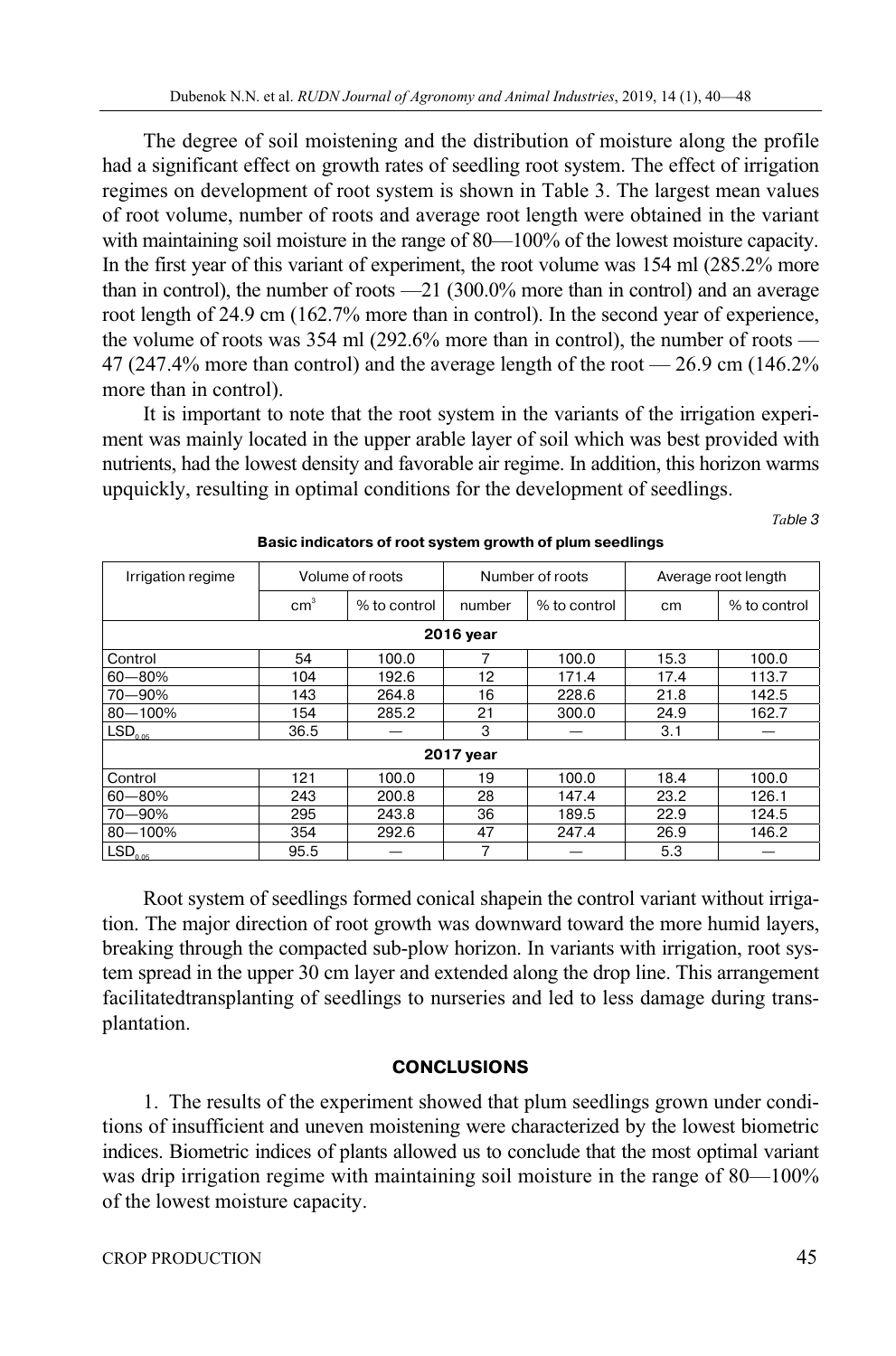2. The most severe scarcity of soil moisture wasobserved during the period of intensive growth (May — early June). Insufficient and uneven moistening with intervals of reduced moistening caused several growth waves in seedlings grown under drip irrigation, the second and third waves of growth were not observed.

3. The most intensive development of the root system of plum seedlings was in the variant with a constant maintenance of soil moisture in the range of 80—100% of the lowest moisture capacity. Drip irrigation contributed to the constant provision of seedlings with sufficient amount of available moisture with dissolved nutrients in the root zone.

4. In irrigated plants, the root system of seedlings was mainly located in the upper arable layer of the soil, provided with nutrients, had the lowest density and favorable air regime. The location of the root system along the drip line and at the depth of 30 cm facilitatedtransplanting seedlings to nurseries and led to their less damage during transplantation.

#### **©N.N. Dubenok, A.V. Gemonov, A.V. Lebedev, E.V. Glushenkova, 2019.**

#### **REFERENCES**

- [1] Kravtsov SA. Role of the government in development of horticulture in Russia. *Horticulture and Viticulture*. 2010; (5):14—19. (In Russ).
- [2] Trunov YV, Medvedev SM. The state and prospects for the development of gardening in the Central Federal District. Horticulture and *Viticulture*. 2009; (5):16—17. (In Russ).
- [3] Chekmarev PA. The state and prospects of development of vegetable growing and gardening in the Russian Federation. *Horticulture and Viticulture*. 2010; (3):5—14. (In Russ).
- [4] Trunov YV, Solov'ev AV. The state and prospects of development of gardening in Russia. Technological features of modern gardening. *Bulletin of Michurinsk State Agrarian University.* 2012; (3):42—49. (In Russ).
- [5] Dadalko VA. Food security as a component of national and state economic security. *Vestnik UGATU*. 2013; 17(7):17—25. (In Russ).
- [6] Kulikov IM, Minakov IA. The development of horticulture in Russia: trends, problems, prospects. *Agricultural Science Euro-North-East*. 2017; (1):9—15. (In Russ).
- [7] Kulikov IM, Minakov IA. The status and effectiveness of the intensification of horticulture. *AIC: economics, management*. 2017; (4):4—15. (In Russ).
- [8] Dubenok NN, Borodychev VV, Lytov MN, Belik OA. Special features of soil water regime with trickle irrigation of crops. *Achievements of Science and Technology of AIC*. 2009; (4):22—25. (In Russ).
- [9] Dubenok NN, Borodychev VV, Shentseva EV, Strizhakova EA, Shumakova KB. Growing eggplant under drip irrigation using the tunnel shelter for early production. *Achievements of Science and Technology of AIC*. 2012; (9):38—42. (In Russ).
- [10] Dubenok NN, Borodychev VV, Bogdanenko MP, Vybornov VV, Shumakova KB. *Tekhnologiya vozdelyvaniya rannego repchatogo luka pri kapel'nom oroshenii* [*Cultivation technology of early onion under drip irrigation*]. Moscow: Prospekt Publ.; 2016. (In Russ).
- [11] Buntsevich LL, Shcheglov SN, Kostyuk MA, Besedina EN. Studying of growing efficiency of early maturing and high yielding apple saplings on the rootstocks of "super-standard" category. *Fruit growing and viticulture of South Russia*. 2014; 26(2):12—20. (In Russ).
- [12] Maidebura VI, Vasyuta VM, Merezhko IM, Burkovskii VV. *Growing fruit and berry seedlings*. Kiev: Urozhai Publ.; 1984. (In Russ).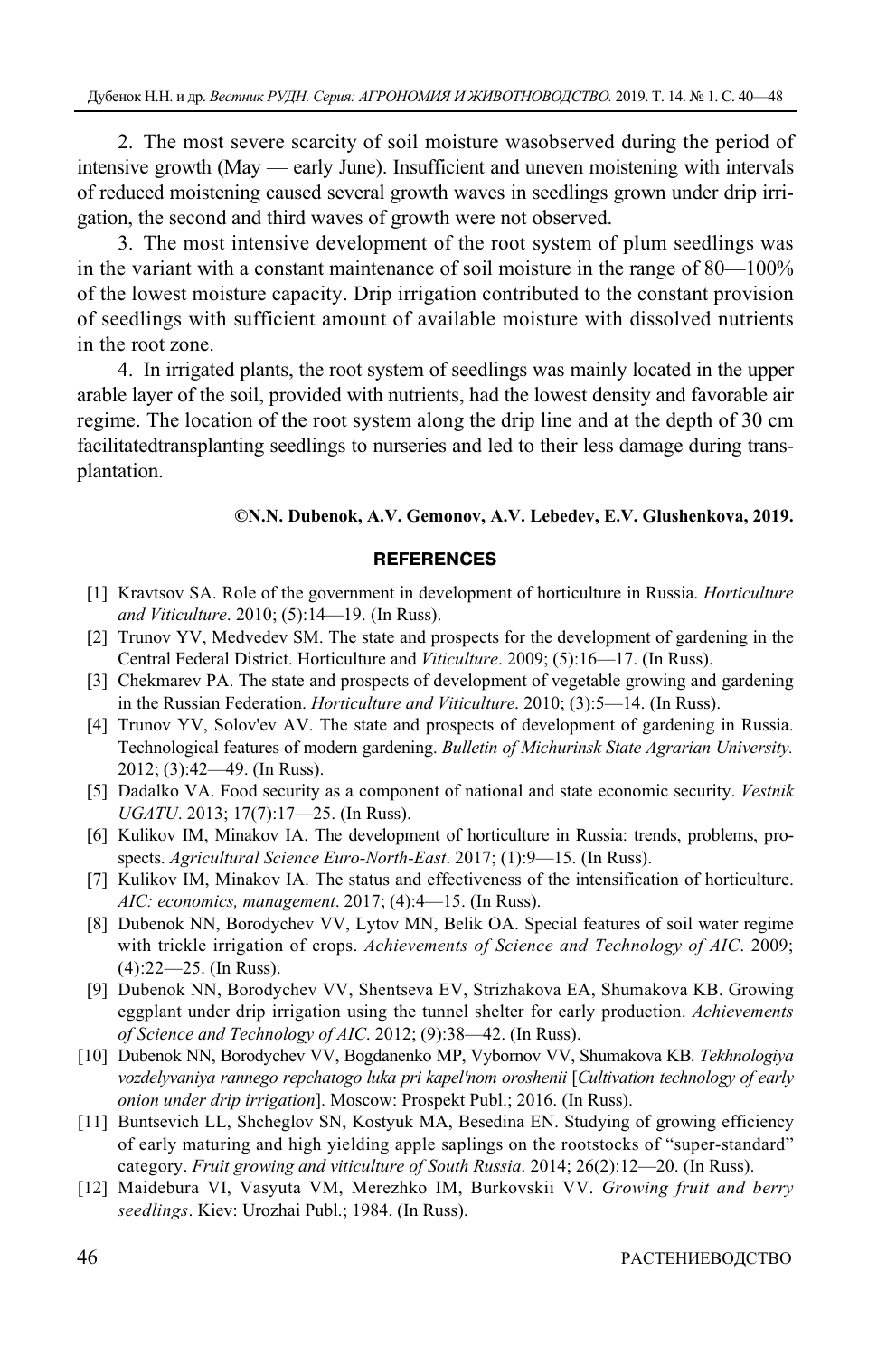- [13] Merezhko IM. *Quality of planting material and productivity of fruit trees.* Kiev: Urozhai Publ.; 1991. (In Russ).
- [14] Pereira AR, Green S, Nova NAV. Penman—Monteith reference evapotranspiration adapted to estimate irrigated tree transpiration. *Agricultural water management.* 2006; 83(1—2):153— 161. Available from: doi: 10.1016/j.agwat.2005.11.004.

#### **INFORMATION ABOUT AUTHORS**

*Dubenok Nikolai Nikolaevich* — Academician of the Russian Academy of Sciences, Professor, Doctor of Agricultural Sciences, Head of the Department of Agricultural Land Reclamation, Forestry and Land Management, Russian State Agrarian University — Moscow Timiryazev Agricultural Academy; e-mail: ndubenok@mail.ru, eLibrary SPIN-code 1856-9793

*Gemonov Aleksandr Vladimirovich* — PhD Student, Department of Agricultural Land Reclamation, Forestry and Land Management, Russian State Agrarian University — Moscow Timiryazev Agricultural Academy; e-mail: agemonov@yandex.ru, eLibrary SPIN-код 3293-5840

*Lebedev Aleksandr Vyacheslavovich* — PhD Student, Department of Agricultural Land Reclamation, Forestry and Land Management, Russian State Agrarian University — Moscow Timiryazev Agricultural Academy; e-mail: mail@lebedev.fun, eLibrary SPIN-code 5789-5540

*Glushenkova Elena Vladimirovna* — Candidate of Philological Sciences, Associate Professor, Department of Foreign Languages Russian State Agrarian University — Moscow Timiryazev Agricultural Academy; e-mail: agemonov@yandex.ru.

#### **For citation:**

Dubenok N.N., Gemonov A.V., Lebedev A.V., Glushenkova E.V. Formation of plum seedlings under drip irrigation in Central Non-Black Soil Region of Russia. *RUDN Journal of Agronomy and Animal Industries*, 2019, 14 (1), 40—48. doi: 10.22363/2312-797X-2019-14-1-40-48.

DOI: 10.22363/2312-797X-2019-14-1-40-48

# **ФОРМИРОВАНИЕ САЖЕНЦЕВ СЛИВЫ ПРИ КАПЕЛЬНОМ ОРОШЕНИИ В УСЛОВИЯХ ЦЕНТРАЛЬНОГО НЕЧЕРНОЗЕМЬЯ**

# **Н.Н. Дубенок, А.В. Гемонов, А.В. Лебедев, Е.В. Глушенкова**

Российский государственный аграрный университет — Московская сельскохозяйственная академия имени К.А. Тимирязева *Москва, Российская Федерация, 127550* 

**Аннотация.** В статье представлены результаты изучения формирования саженцев сливы при капельном орошении в условиях Центрального Нечерноземья. Полевые исследования проводились на территории учебно-опытного хозяйства, лаборатории плодоводства «Мичуринский сад» Российского государственного аграрного университета — МСХА имени К.А. Тимирязева. В качестве изучаемых факторов выступали режимы орошения почвы (60—80, 70—90, 80—100% наименьшей влагоемкости) и сорта («Утро» и «Машенька»). Результаты опыта показывают, что саженцы сливы, выращиваемые в условиях недостаточного и неравномерного увлажнения, характеризуются наименьшими биометрическими показателями. Наиболее сильно дефицит почвенной влаги проявляется в период интенсивного роста (май — начало июня). Недостаточное и неравномерное увлажнение